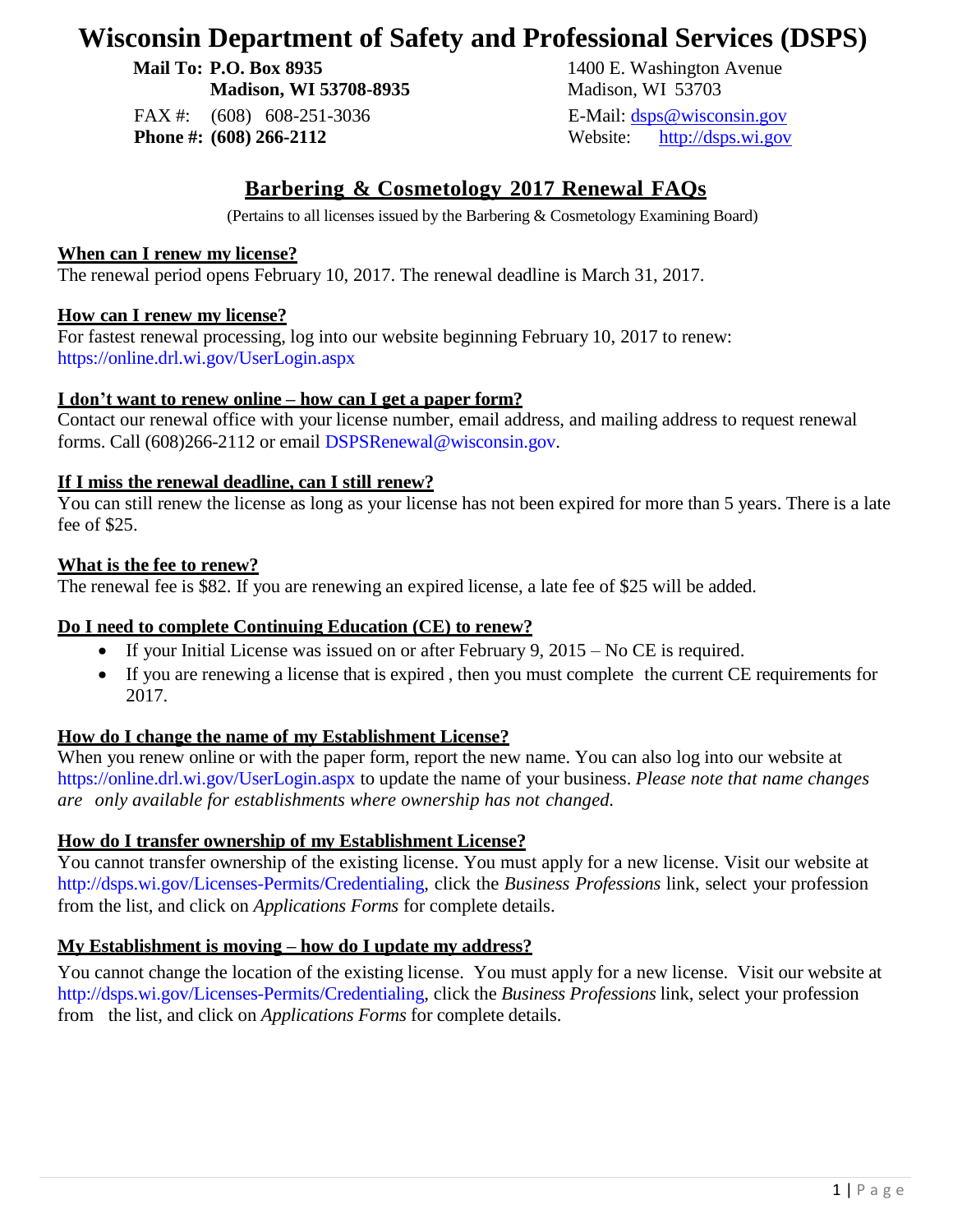# **Wisconsin Department of Safety and Professional Services**

# **TRANSITIONING LICENSE QUESTIONS**

# **Transitioning your license is no longer available.**

# **If I transitioned from Cosmetology to Barbering, can I switch back later?**

No. Once the license is transitioned to Barbering it cannot switch back to Cosmetology. If you wish to practice Cosmetology in Wisconsin after transitioning to Barbering, you must apply for a new license.

# **INACTIVE 454 STATUS QUESTIONS**

## **What is Inactive454 Status?**

2011 Wisconsin Act 190 created statutory provisions for certain Barbering credentials and certain credentials issued by the Cosmetology Examining Board to request Inactive Status. Inactive Status is available for those credential holders who no longer intend to practice, but wish to be able to purchase product and keep the credential current instead of letting it expire.

## **Who is allowed to go on Inactive454 Status?**

Cosmetology Managers and Practitioners, Barbering Managers and Barbers, Aestheticians, Electrologists, and Manicurists are eligible to request this status, and must meet certain criteria to be placed on Inactive 454 Status.

# **Who is NOT allowed to go on Inactive Status?**

Schools, Instructors, and Establishments of Barbering, Cosmetology, Aesthetics, Electrology, and Manicuring are not allowed to be placed on Inactive 454 Status.

## **What are the criteria I must meet to be placed on Inactive 454 Status?**

- Your license status must be in good standing before being placed on Inactive 454 Status. So, if you missed a previous renewal, you must complete the current Continuing Education requirements and pay the \$25 late fee (in addition to the prorated 2017 renewal fee) before you can be placed on Inactive 454 Status.
- If your license is current and not expired, you are exempt from completing the continuing education for this Inactive 454 Status.
- You must complete the 2017 renewal application and pay a prorated renewal fee of \$41 (add \$25 if renewing an expired license).
- You must submit Form R454 along with the renewal application and fees.

# **Can I apply for Inactive 454 Status online?**

 Yes, at the time of renewal you can apply for the Inactive 454 Status online, excluding the payment, if your license is current and active, and your license is **NOT** already in this status. You would want to walk through the renewal process all the way up to the payment step, but **DO NOT** pay online if you are opting to go into this status! If you pay online, you will be charged the full price of \$82 instead of the reduced price of \$41 and you would then need to request a refund from the Department in writing via email, mail or fax.

# **Please note***: If you pay online and request the refund after the fact, you will only receive a refund of \$31 as there is a \$10 processing fee that is NOT refundable.*

 If your license is already in the Inactive 454 Status, you will **NOT** be able to renew online and you will automatically receive a renewal application and Form R454 to complete and return to the Department once the renewal opens around the week of February 12, 2017.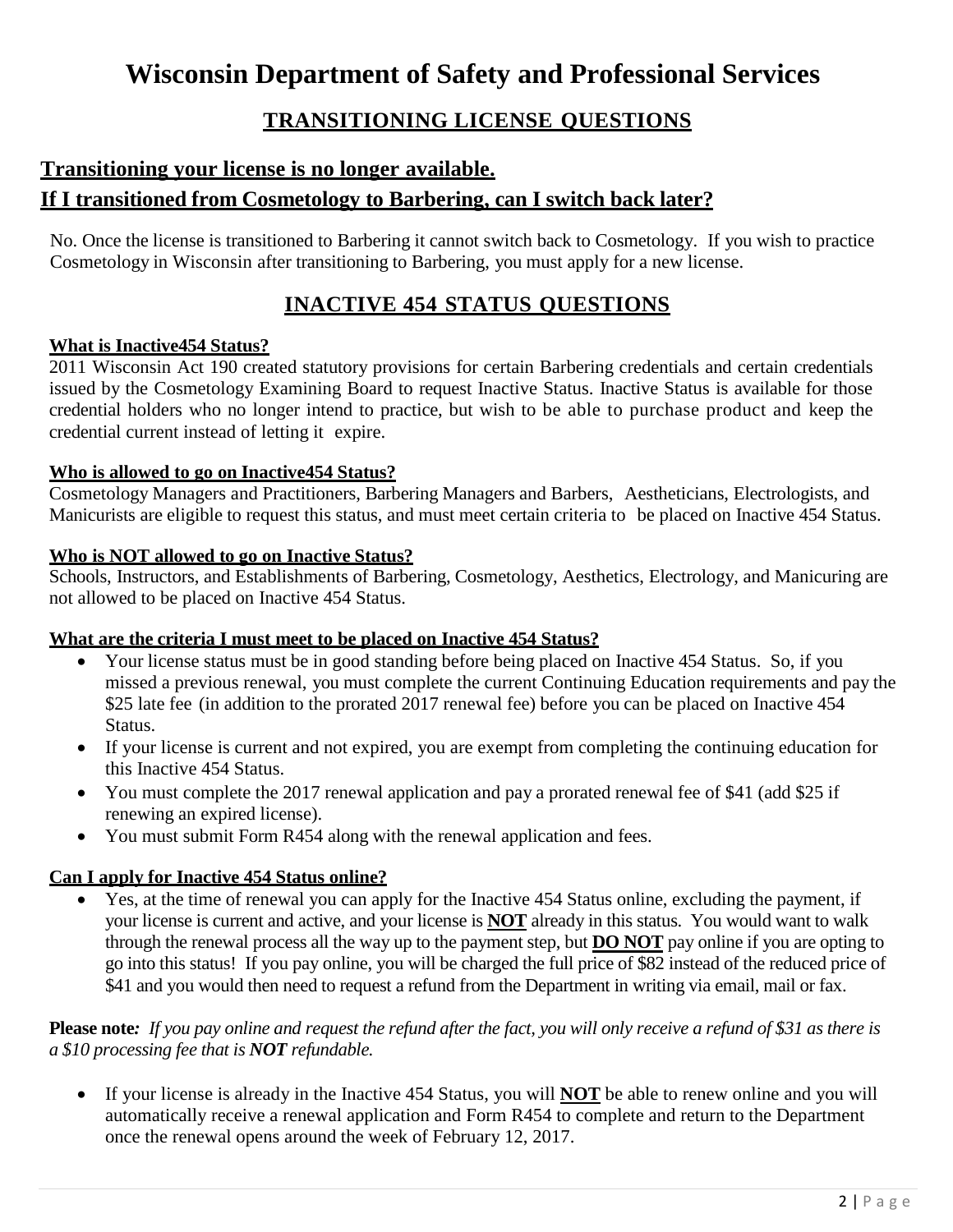# **Wisconsin Department of Safety and Professional Services**

# **I am renewing late – can I still request Inactive 454 Status?**

You may request Inactive 454 Status once your license is current and you have completed all necessary requirements, including CE and have paid all associated fees.

 If you missed the 2015 renewal, you must complete the most current Continuing Education requirements and pay the \$25 late fee in addition to the \$41 renewal fee, before you can be placed on Inactive 454 Status. You would need to contact the Department to request paperwork to be sent to you. Contact information is listed at the end of this document.

## **Can I do any work on Inactive 454 Status?**

Rules have been published which define minimal practice for Barbers. Barbers on Inactive 454 Status may not receive compensation for barbering services and may not practice in a licensed barbering establishment.

Rules are still being written to define minimal practice for licenses issued by the Cosmetology Examining Board. At this time, those applying for Inactive454 status must refrain from all practice. Rules will be published soon which will define minimal practice.

## **Can I still purchase products at a discount on Inactive 454 Status?**

Credentials on Inactive 454 Status are considered to be Current and eligible for the same professional discounts extended to those who hold a credential on Active status.

## I renewed, and then decided I want to go on Inactive 454 Status - Can I? If so, can I get a refund of \$41?

You can still apply for Inactive 454 Status. Complete and return Form R454 which can be found on our website. Visit [http://dsps.wi.gov/Licenses-Permits/Credentialing,](http://dsps.wi.gov/Licenses-Permits/Credentialing) click the *Business Professions* link, select your profession from the list, and select *Renewal Information* to find the form.

To be eligible for a refund, you must request it within 18 months of the payment date **and** you must submit a written request attesting that you have not worked with your credential even 1 day since it was renewed. Include this written request with Form R454. If you worked even 1 day since the credential was renewed, you are not eligible for a refund. The refund amount would be \$31 as there is a \$10 processing fee that is nonrefundable.

## **I went on Inactive 454 Status and now want to go back to work. What do I do?**

You must meet all requirements of the current renewal (including CE), and submit your renewal form, a written request for the credential to return to Active status, and the remaining \$41 fee. Allow 10-15 business days for processing. See contact information and mailing address below.

## **Does Inactive 454 Status Expire?**

All Active licenses and Inactive 454 licenses expire on the same date. The credential status will change from Inactive 454 to Expired just as an Active license will. DSPS will email notification of renewal or mail renewal reminder postcards to credential holders with Inactive 454 status 6-8 weeks prior to the expiration date of March 31, 2017.